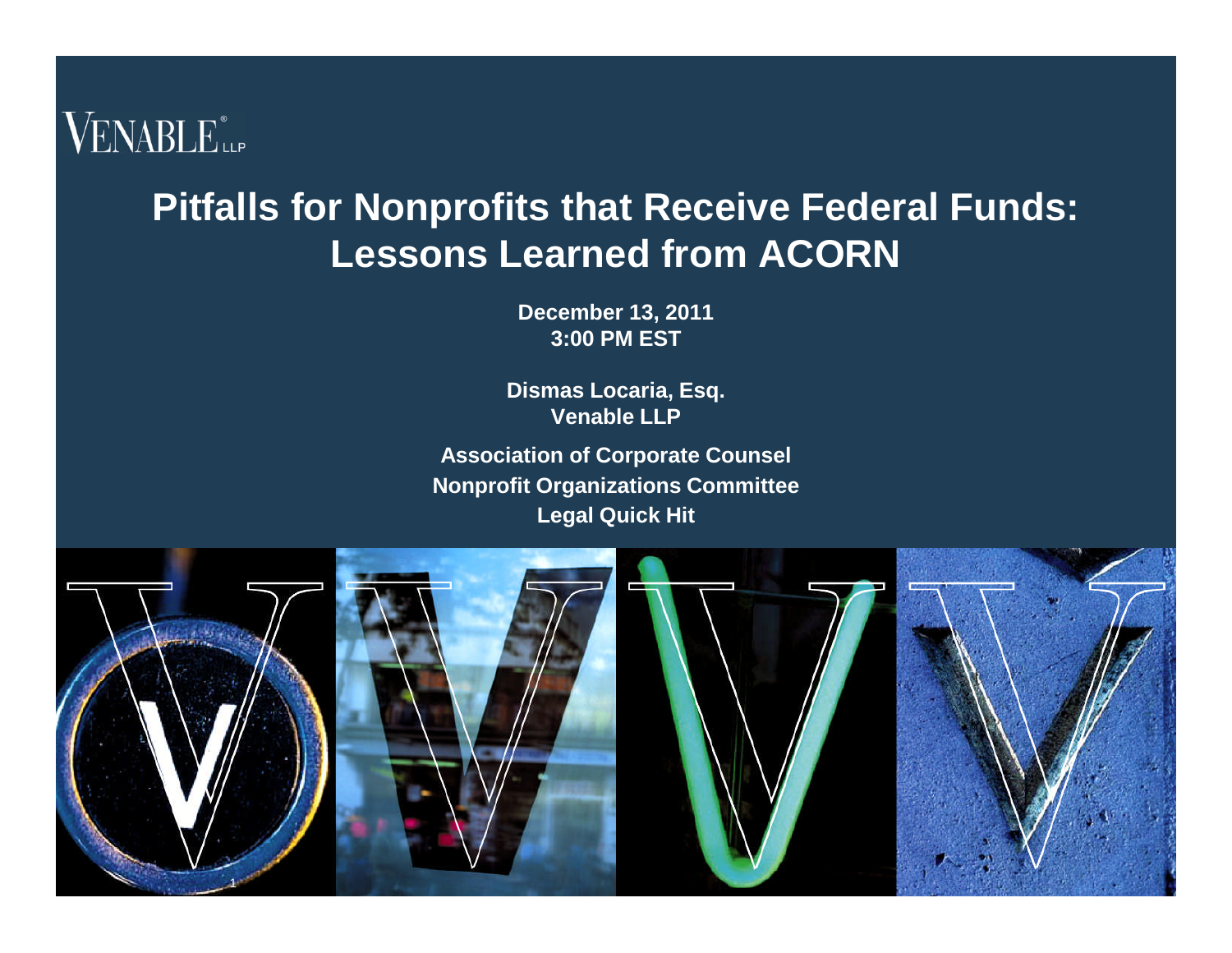# $\rm VENABLE^*_{\rm LP}$

### **Overview**

- The ACORN Case
- The GAO's Review of the Case
- GAO's Findings Area #1 Volume of Federal Funding
- GAO's Findings Area #2 Agency Monitoring
- GAO's Findings Area #3 Federal Investigations/Prosecutions
- GAO's Findings Area #4 Implementation of Federal Funding Restrictions
- Lessons Learned
- Questions/Discussion

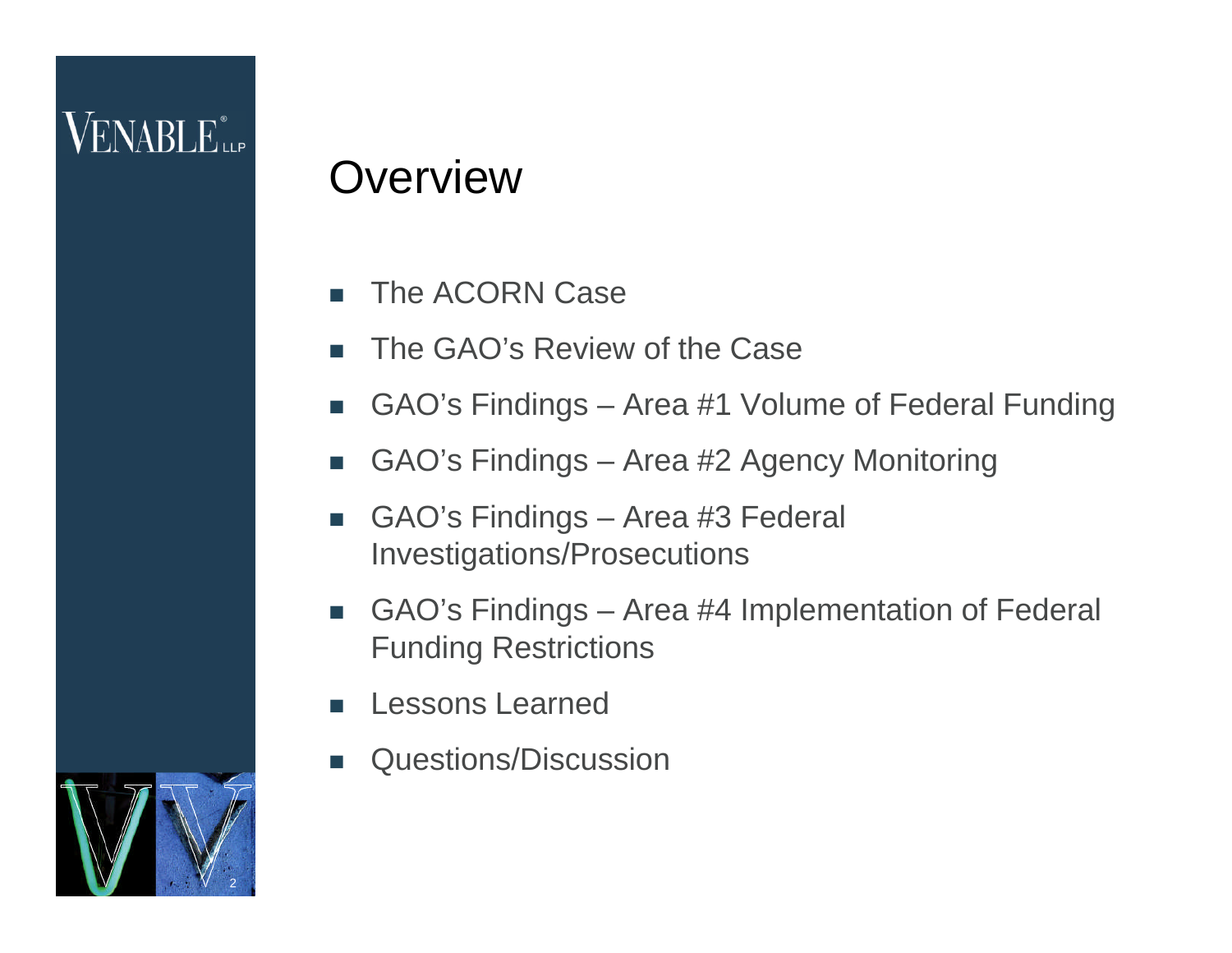# **VENABLE** LLP

### The ACORN Case

- **The Association of Community Organizations for Reform Now** ("ACORN"), established in 1970, advocated on behalf of low income families
- In early 2009, allegations arose over voter registration fraud and videotapes of questionable behavior by ACORN employees
- **These allegations raised concern about the ethical conduct of the** nonprofit organization
- As a result of these allegations, in an FY2010 appropriations bill, Congress prohibited the awarding of federal funds to ACORN or ACORN related organizations

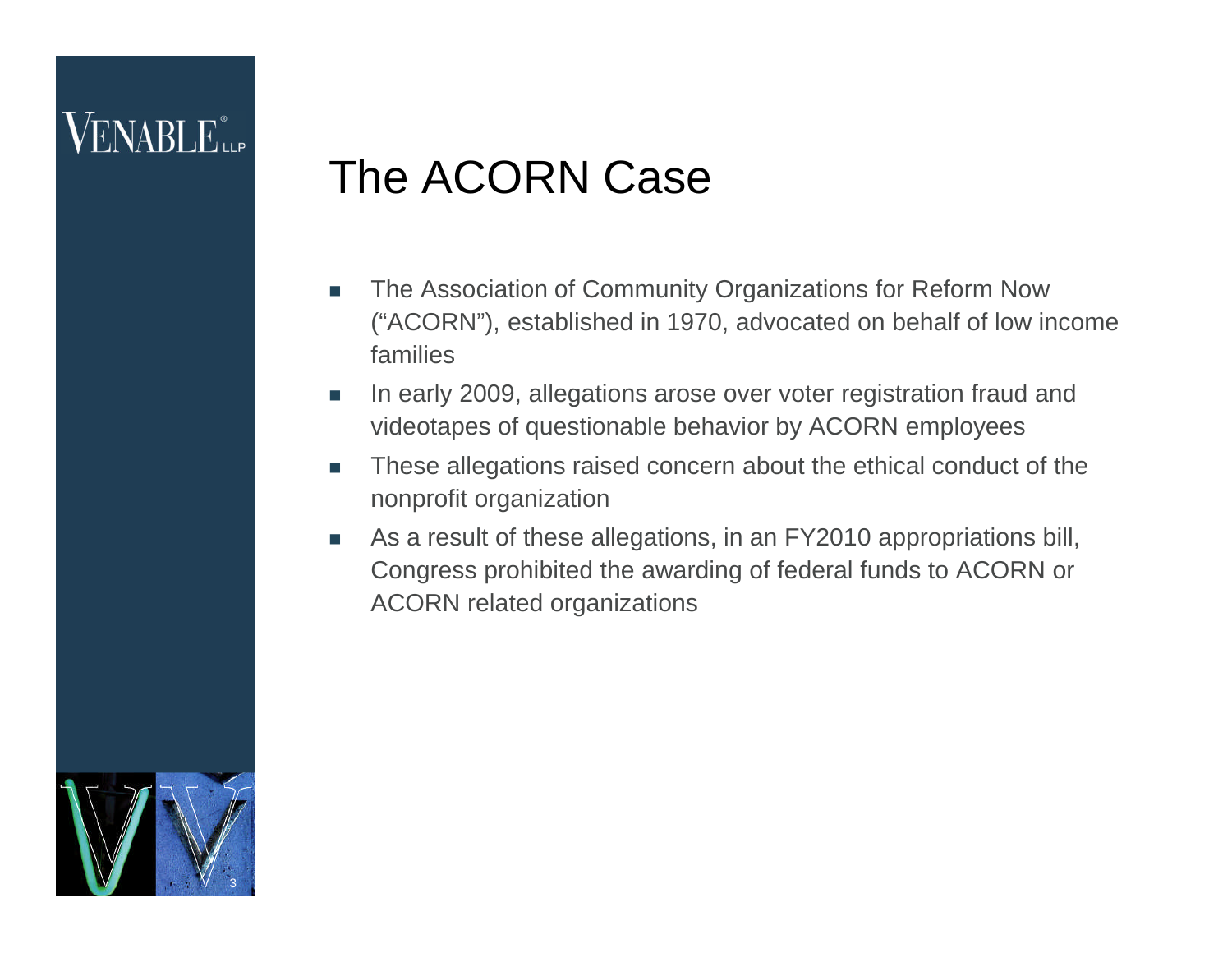### The GAO's Review of the Case

- At Congress's request, the Government Accountability Office ("GAO") performed a review of the conduct of those agencies that awarded federal funds to ACORN and potentially related organizations
- Specifically, GAO examined four areas:
	- How much federal funding was awarded to ACORN (and its related organizations) for fiscal years 2005 through 2009 and the purpose of such funding
	- The extent to which federal agencies' monitoring of these awards detected issues identified by audits
	- The nature and results of any federal investigations or prosecutions conducted of these organizations from fiscal years 2005 through 2009
	- How federal agencies implemented provisions prohibiting the award of federal funds

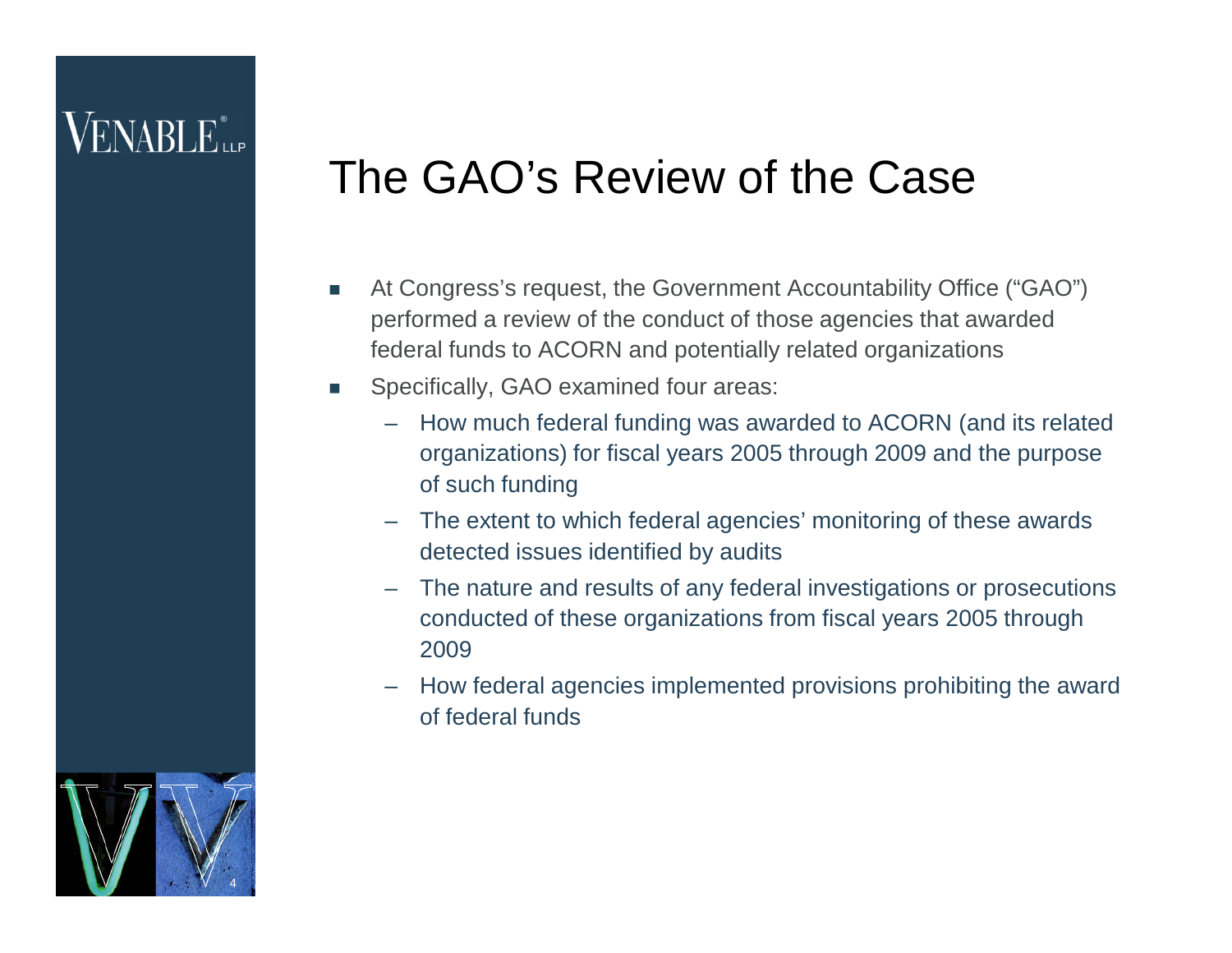# ENABLE...

### GAO's Findings – Area #1 Volume of Federal Funding

- During fiscal years 2005 through 2009, ACORN or potentially related organizations received more than \$44.6 million in federal grant funds, primarily for housing-related purposes
- These funds were awarded by 17 federal agencies, most predominantly:
	- Neighborhood Reinvestment Corporation (aka Neighborhood Works), a federal nonprofit
	- The Office of Housing and Urban Development
- With respect to sub-awards during the fiscal years 2005 through 2009 time period, GAO identified \$3.8 million awarded to ACORN or potentially related organizations

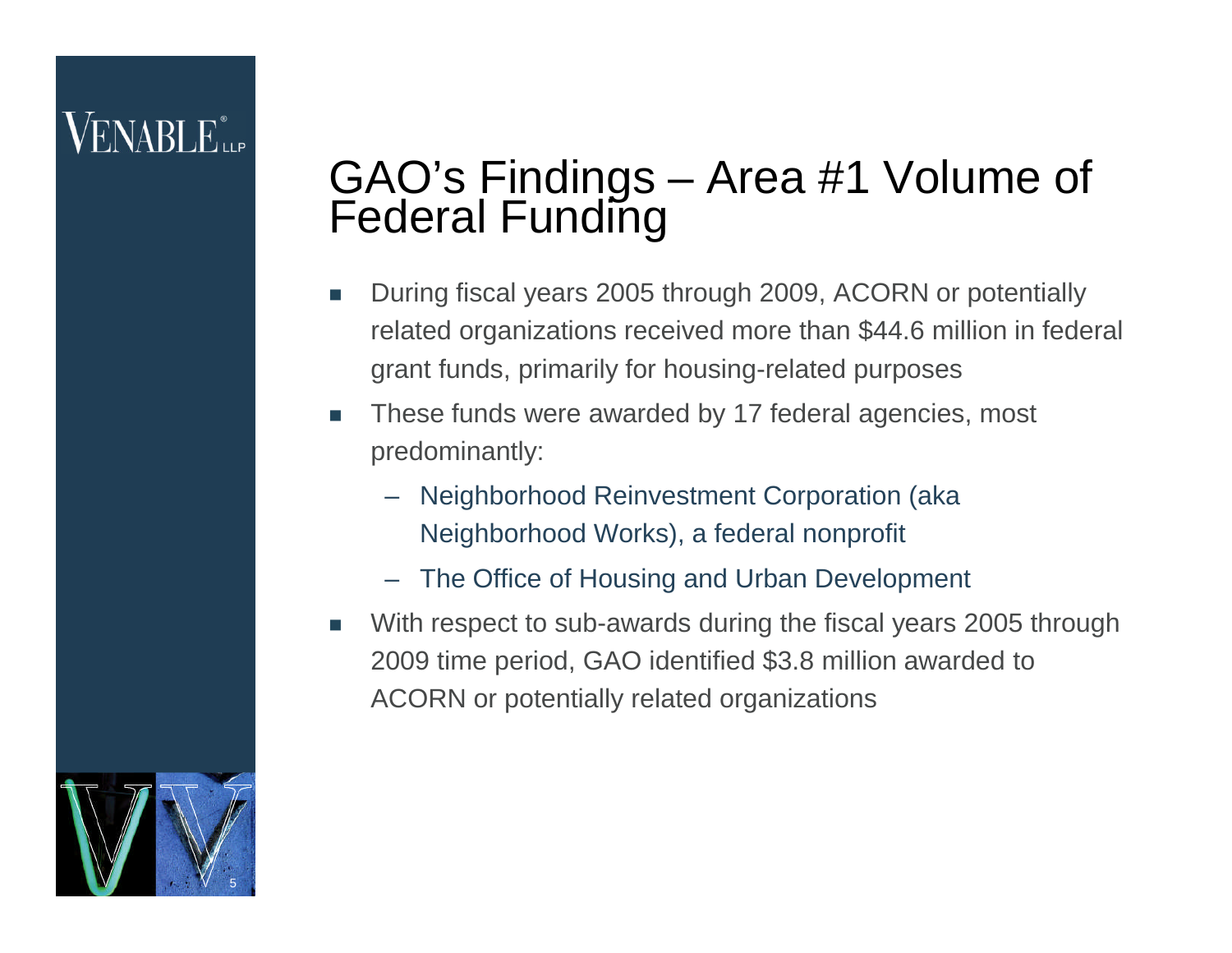### GAO's Findings – Area #2 Agency **Monitoring**

- Determination to monitor ACORN awards primarily based on
	- Award amount
	- Available resources
- **Form of monitoring ranged from reviewing progress reports to conducting** site visits
- **EXECUTE:** Agencies monitoring these awards generally did not detect issues identified by inspectors general or internal audits
- **EXECUTE:** Agency that conducted audits of direct awards identified problems with the way ACORN managed federal funds
	- In only one case was this issue detected by agency monitoring processes
	- In this case, the agency recommended the ACORN for suspension and debarment
- Agency officials stated to GAO that they plan to use the findings of audits to modify their monitoring processes for future grants

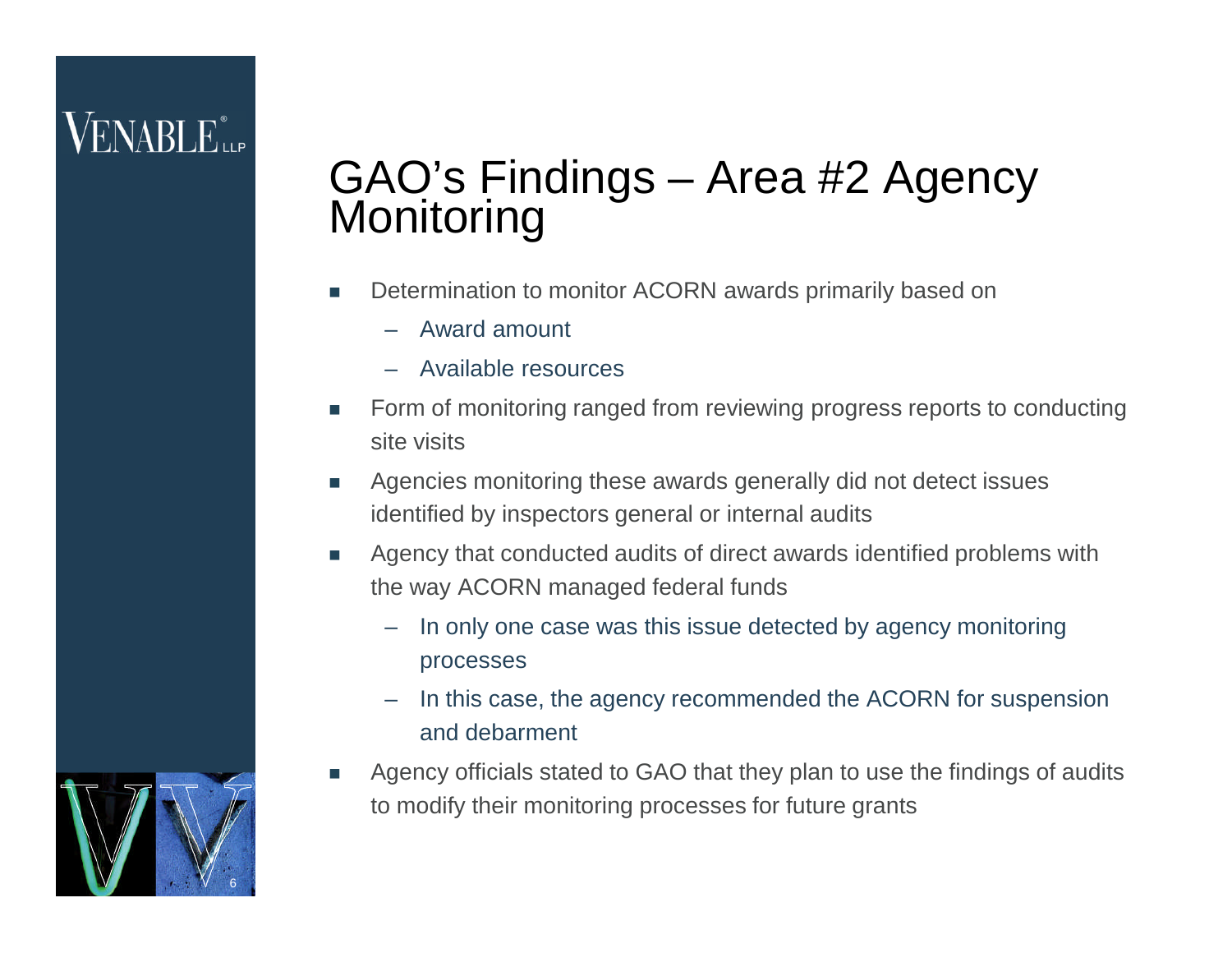#### GAO's Findings – Area #3 Federal Investigations/Prosecutions

- The allegations of voter registration fraud and wage violations resulted in 22 investigations carried out by three agencies – DOJ, FEC and DOL
- **Most cases were closed without prosecution**
- DOJ investigated eight matters and one case resulted in a guilty plea by eight defendants
- **FEC** investigated five matters and one case resulted in a conciliation agreement with a penalty
- DOL investigated eight wage and hour disputes and a delinquent reporting matter, all of which resulted in corrective action with applicable requirements

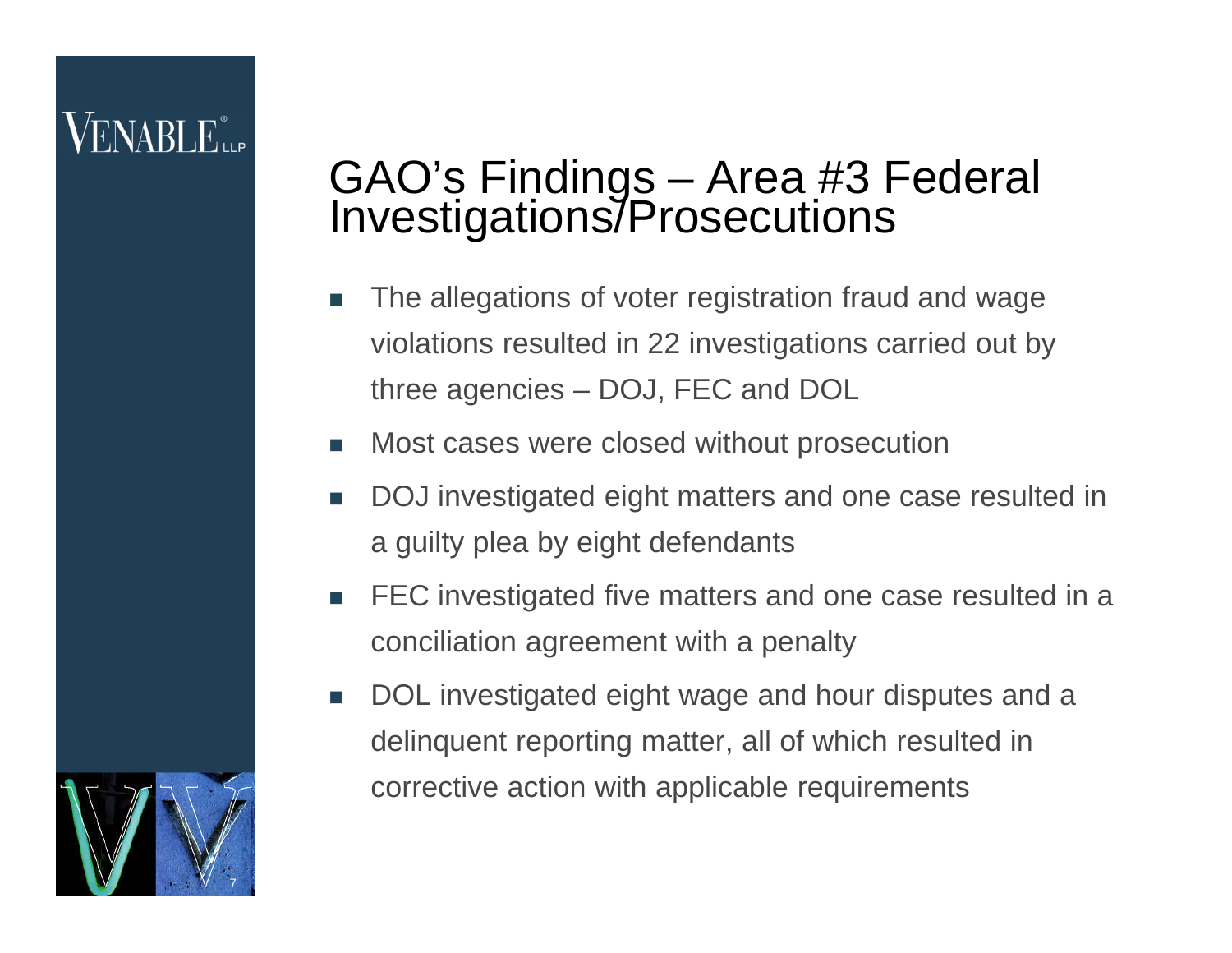#### GAO's Findings – Area #4 Implementation of Federal Funding Restrictions

- The FY2010 federal funding restriction of ACORN was applicable to 27 of the 31 federal agencies
- All 27 of these agencies took some measure of action to ensure compliance with the funding restriction
	- Most agencies altered staff via email, written memoranda or oral communications
	- Some agencies altered awardees
	- Two agencies (HUD and NSF) provided guidance on the restriction

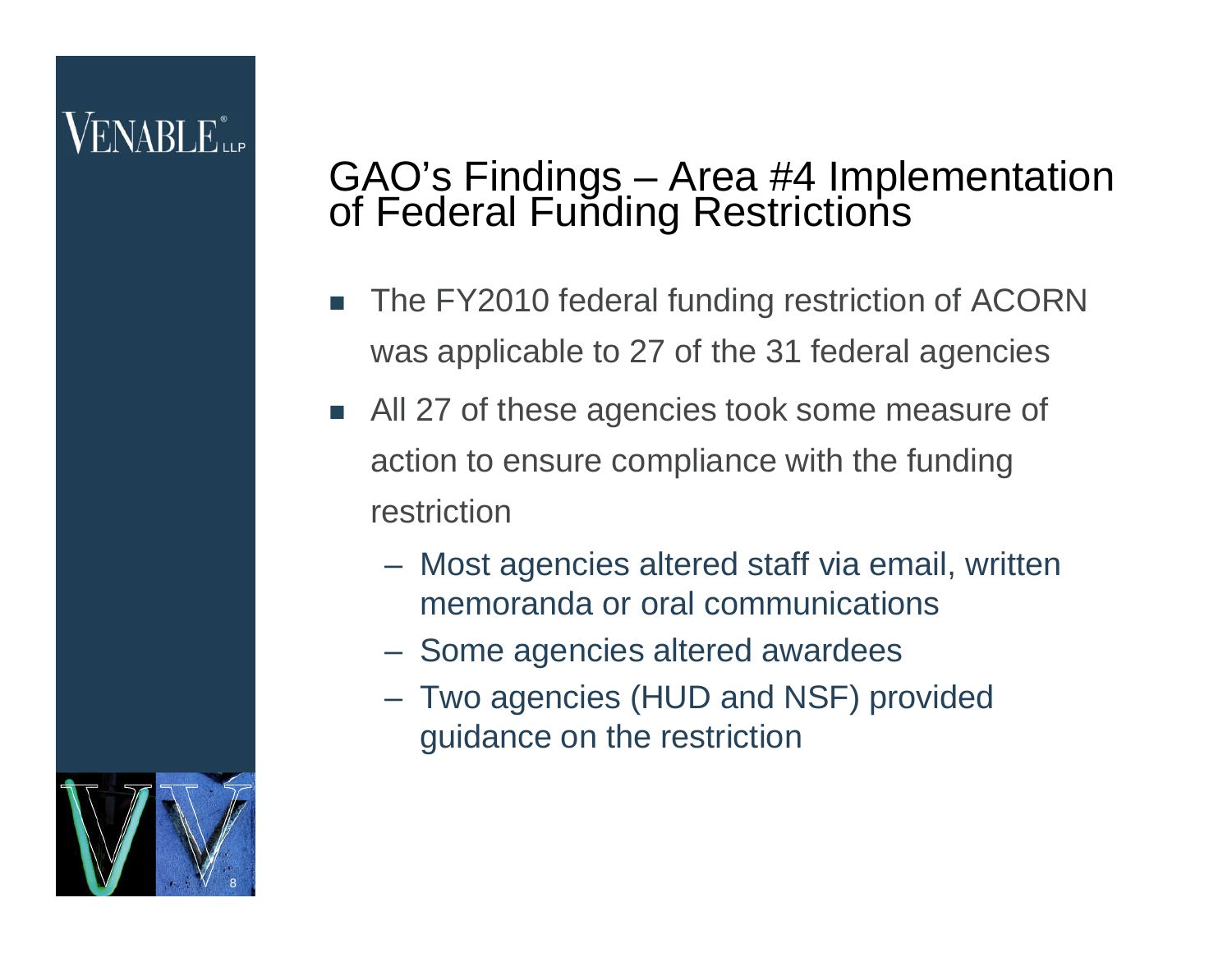### Lessons Learned

- While a few bad actors do not speak for an organization, they can cause irreparable harm to that organization
- The federal government, as a whole, has become particularly attuned to addressing fraud:
	- Executive Agencies investigations and prosecutions
	- Congress statutory funding restrictions
	- The use of the media to win public support
- Congress's action is particularly telling as it shows an inclination to enforce the law, notwithstanding it being the province of executive agencies. This includes the severe action of imposing statutory funding restrictions, as well as consistent efforts to impose mandatory suspension/debarment actions for certain violations

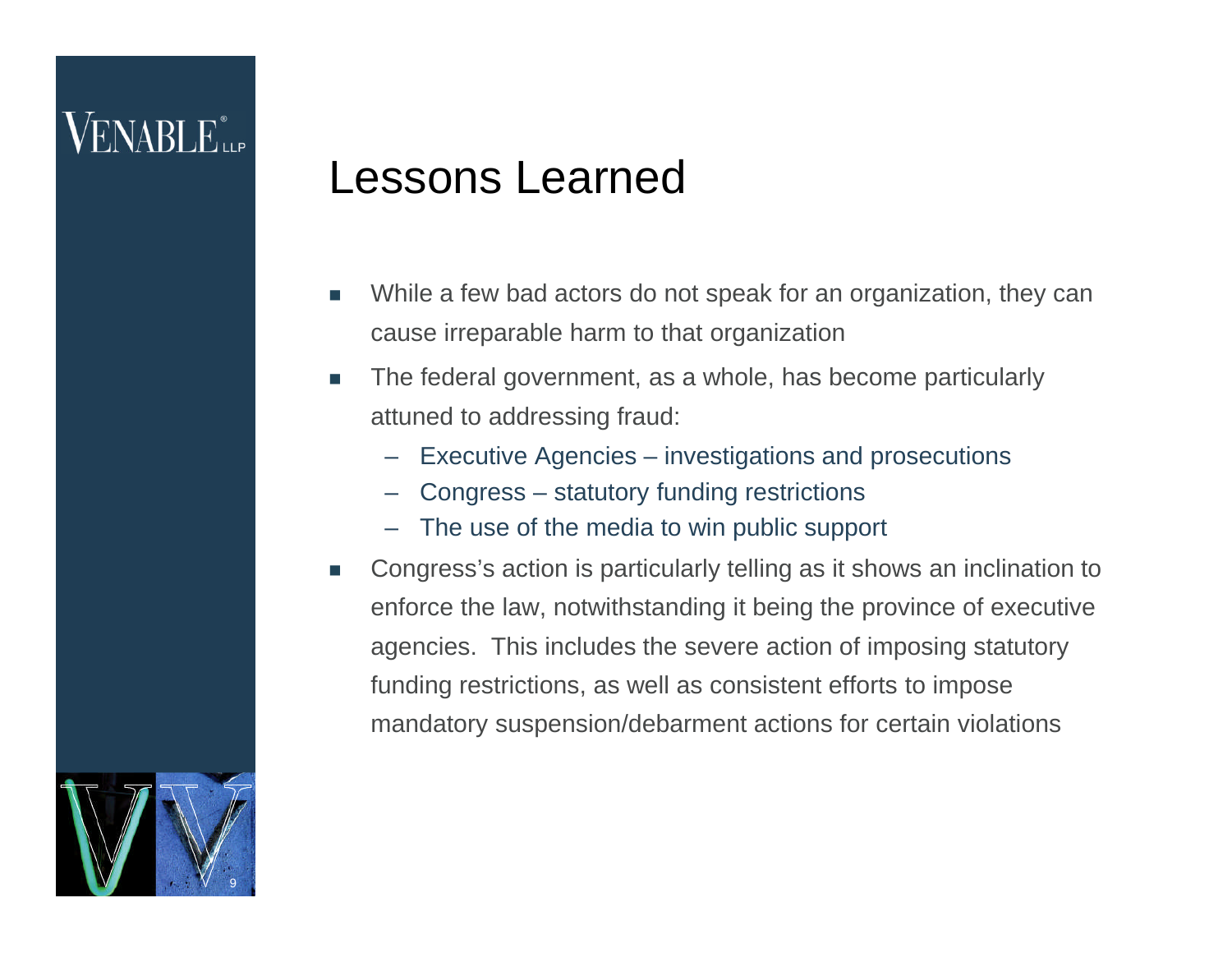### Lessons Learned *cont'd*

- Be prepared with appropriate compliance and ethics programs
	- Regardless of requirements, organizations should have compliance and ethics programs reasonable for their size and sophistication
	- Depending on the size and sophistication of the organization, these programs should include:
		- Documented policies
		- Training
		- Internal monitoring
		- Channels for reporting potential issues
- When potential compliance or ethics issues arise, it is important to raise them within the organization and potentially to consults/counsel with experience in the particular area